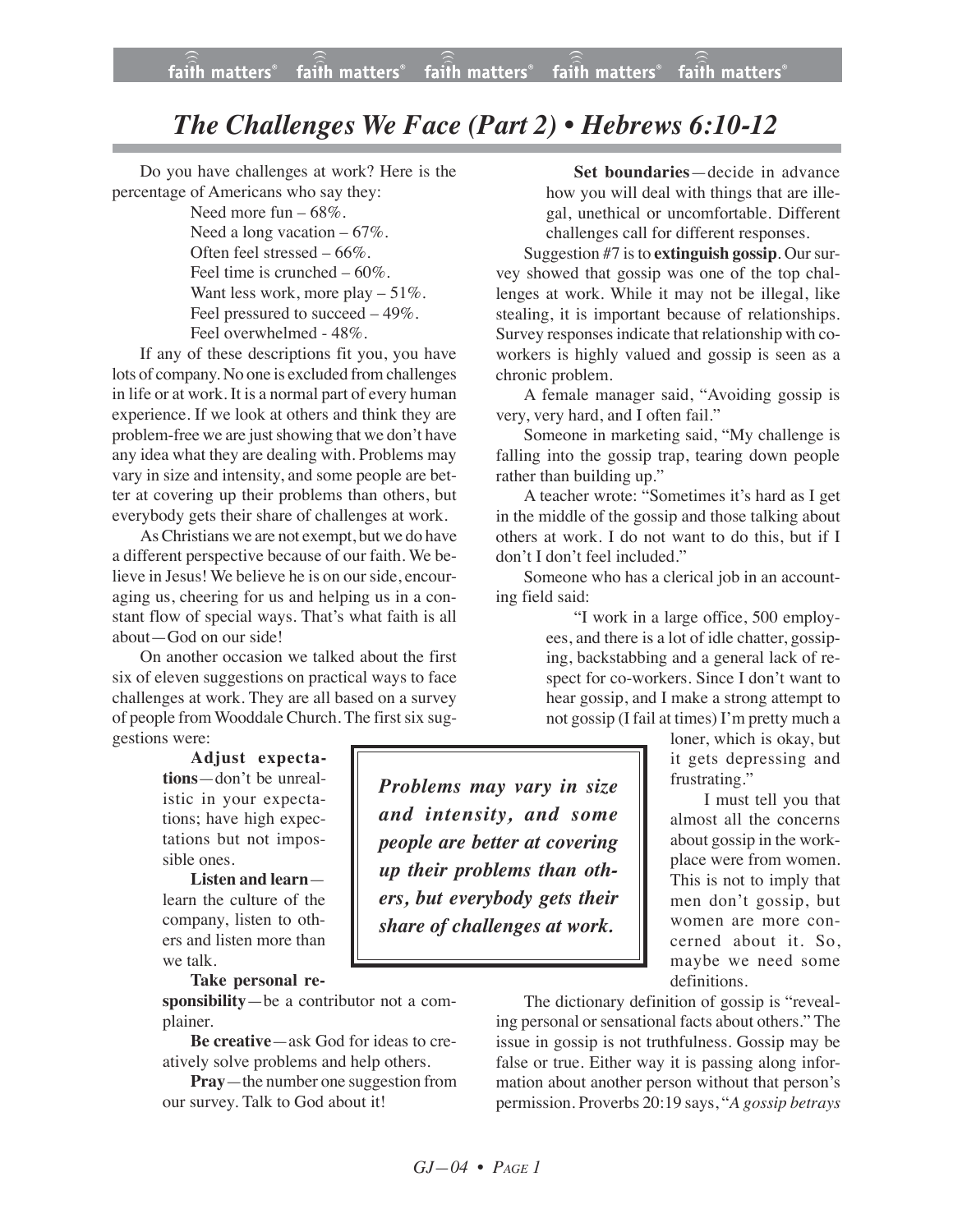*a confidence; so avoid a man who talks too much."* Proverbs 26:20 says, "*Without wood a fire goes out; without gossip a quarrel dies down."*

Gossip is talking about another person when they are not there and saying things that we probably would not say if they were present. So, if someone is getting a raise, being promoted, getting fired, having a baby, going through a divorce or is diagnosed with a disease we should ask ourselves, "Is this something she would prefer not be told? Is this his information to tell and not mine?"

The place to begin stopping gossip is with oneself. Avoid some of the telltale signs of sliding into a gossip mode: "Someone told me that . . . ." "There are people who say . . . ." I try to avoid those phrases and not blame others or try to bolster my argument with someone who is anonymous. If it is appropriate, I have asked those who use these expressions where and from whom they learned them. If they refuse to tell me or insist that their sources stay anonymous I have said, "Then maybe it would be best not to tell me until you have their permission"

There is an expression that "everything we do teaches." The way we drive our cars, how we pay our bills, the speech we use, how we treat others are all ways in which we teach those around us. That principle can be applied to office gossip, as well. There are co-workers who don't know how not to gossip. They think it is a normal part of the culture. But, we can teach them. When gossip comes up, change the subject. Be an informed and interesting person who follows the news, reads books and magazines and has some wholesome jokes up your sleeve so that you can introduce new ideas and topics on a broad array of subjects. Sometimes silence is the best response. Other times we need to say, "I'm not really comfortable hearing or talking about her." Gossip will not disappear in your lifetime or mine, but we should do all we can to help douse some of the flames of gossip.

Suggestion #8 is to **love co-workers**. Loving others is a basic principle for all Christian behavior. It is the most powerful tool we have for good where we work. And, it can be the most difficult job we have.

We as Christians love others because God loves us. We especially love those who are less lovable, even our enemies. In his Sermon on the Mount in Matthew 5:43-45 Jesus said"

"*You have heard that it was said, 'Love*

*your neighbor and hate your enemy.' But I tell you: Love your enemies and pray for those who persecute you, that you may be sons of your Father in heaven. He causes his sun to rise on the evil and the good, and sends rain on the righteous and the unrighteous."*

There are plenty of opportunities to practice this at work. Let me share with you a small sampling of the opportunities Wooddalers gave in the survey:

A male project manager says:

"I face constant layoffs, 65-70 hours/week. No improvements in processes or toolsets, and management piles more and more work that's continually added to all our work. People are having strokes, heart attacks, spouses leaving them because they are working such long hours. High stress for all—people burn out. There is not trust from management so everyone has to cover themselves, and the customer is losing out."

A man in sales and marketing says:

"I work for a person who does not show appreciation for a job well done. He does not offer any encouragement or thanks when you do good work, put in extra effort on a project or try and go over and above the normal work requirements."

A female manager asks, "How do I deal with a boss who has low morals, asking me to lie in many circumstances and who treats people badly?"

An editor explains about a "boss who has a subtle bias against anyone or anything 'religious'. He's asked me questions about others before saying well so-and-so is pretty religious, aren't they? If the answer is yes, a strange silence follows. He makes it uncomfortable to mention I'm a Christian in casual water cooler conversation he may overhear."

A person who works in an office with over two hundred employees says,

> "There are several openly gay employees who outwardly flaunt their 'relationship choices.' They come to me to show me their litera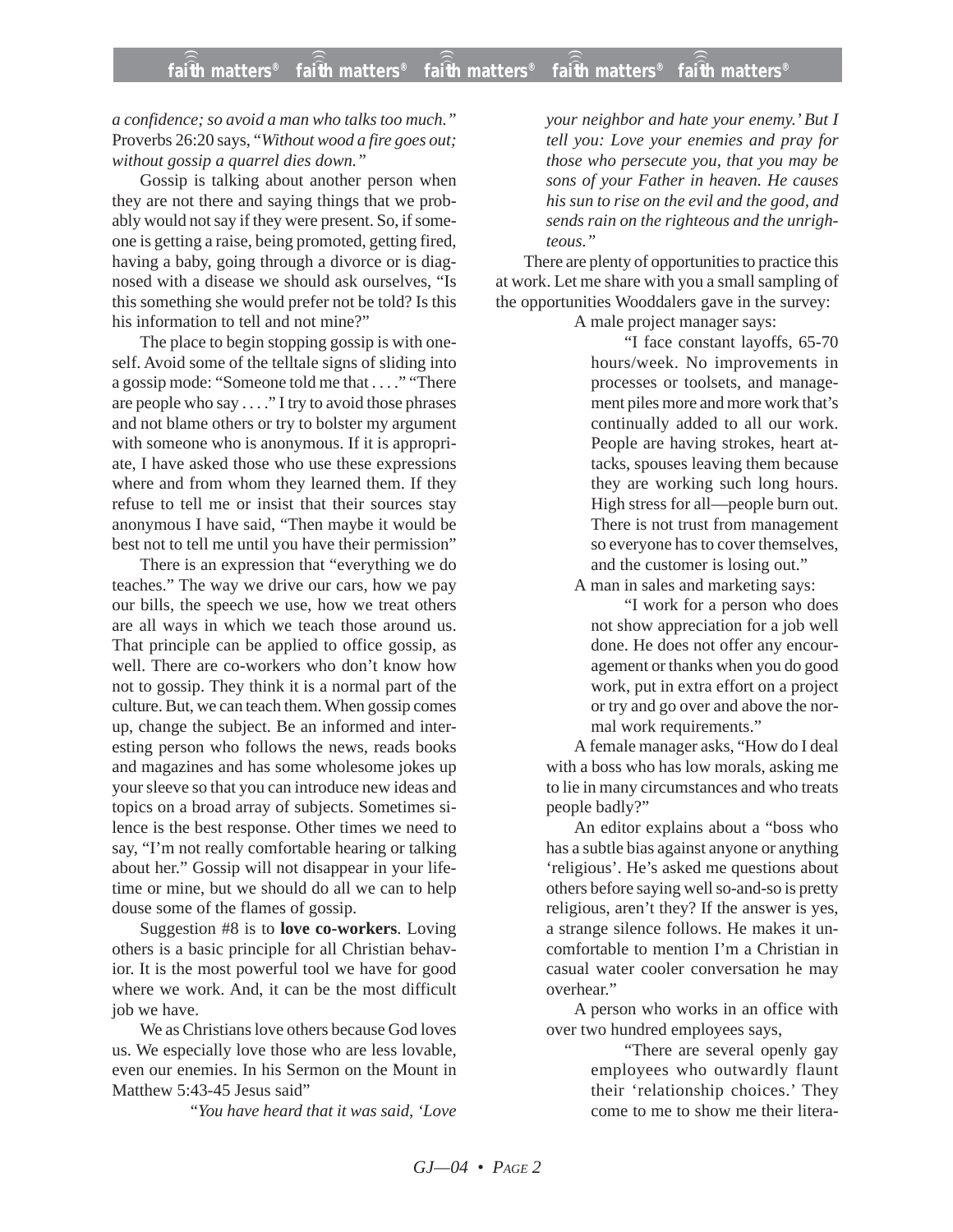*The Christian way is to love even when it's hard, to love even if it doesn't seem to work, to love for Jesus' sake even more than for*

*the sake of the other person.*

ture, like the Gay Pride newspaper." A female administrator says,

"Working with all male bosses, my ideas are not considered as frequently as they are if the idea came from a male. 'Not considered equal.' Foul language, putting people down vs. looking at their positive traits and placing them accordingly. Ungodly

and non-Christian beliefs and actions."

A female executive assistant writes:

"Undertaking a new position last December and finding the individual who used to do

some of the things I now do totally resents me and complains about me to her superior (who is also difficult). I get along great with the four men I work for, but these two people make it tense for me and uncomfortable. I need a prayer for the right direction if I should stay or leave. I only have 45 years before I can retire."

A female employee in customer service:

"Difficult supervisors. One took credit for work I did. Another expected me to come in an hour early daily and frowned when I took a lunch break, despite that all the work was completed each day. There was nothing to do when I would come in early. She just wanted me to be at work longer, even though I was salaried."

To simply say "love your enemies" seems too pat and too improbable for real life. Yet it is the right way and the better way. Getting even or responding with hate is a destructive approach. As Christians we can pray for God to help us and show us a different and better way. Listen to one Wooddaler's approach that demonstrates what Jesus suggested we do. She's a product manager who says:

"One of the women I work with is ex-

tremely difficult. She is frequently angry, impatient, critical and expresses herself with foul, angry language. At first I just tried to ignore her, but that was not the right way. I decided to respond to her in Christ's love. I learned she had traveled broadly and loved Asian art. I made her a quilt with an Asian motif. She was stunned I would do this for her. She said it was the nicest thing anyone

> has ever done for her. Our relationship changed. Responding in love rather than anger has made a change in both of us."

> It may not be easy to love difficult people, but it may come down to a choice. Are we going to hate them or are we going to love them?

Are we going to avoid them or are we going to engage them? Jesus invites us to engage them with love and trust him to make an impact on their lives and on ours. The Christian way is to love even when it's hard, to love even if it doesn't seem to work, to love for Jesus' sake even more than for the sake of the other person.

Suggestion #9 is to **evangelize incrementally**. Without a doubt, one of the strongest themes in the hundreds of responses to our workplace survey was evangelism. People want to share their Christian faith with others; yet they find it hard to do.

One salesman talks about his desire to be the same witness at work as at church. He says, "I struggle in that I leave God at home, rather than bringing him to work." A mortgage planner wants to witness "in a way that's bold but not 'over the top'." A vice president wants the "courage to witness." A national accounts manager says, "How do I speak openly in the workplace about my faith?" A female executive director asks, "How do I discuss faith openly without alienating or offending?" A physician asks, "How do you continually save someone's life but not their soul?" A registered nurse, "I'd like to share Christianity with my patients, but feel hesitant to do so—concerned I'm stepping over the line." A public school teacher asks, "What is legal to share or say in the school setting in regards to my relationship with Jesus Christ?